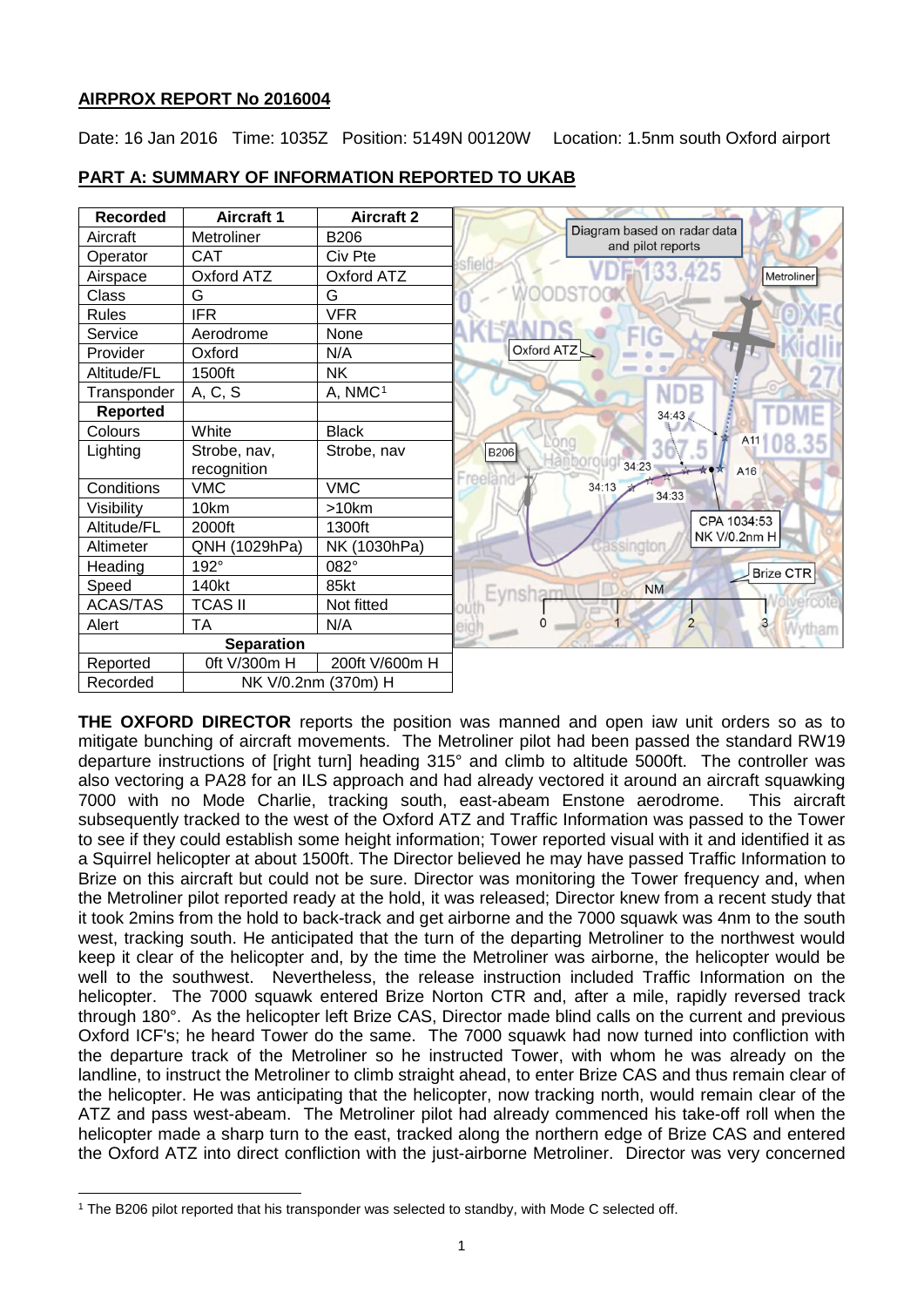with safety at this point and was about to 'hotline' to Tower to tell the Metroliner pilot to "stay low, stay low" when he heard Tower pass further Traffic Information to the Metroliner pilot. Tower informed Director that the Metroliner 'was slightly ahead'. The radar returns overlapped.

Director commented that Oxford are quite used to aircraft passing west-abeam the Oxford ATZ without being in RTF contact and calling Brize for a CTR transit. Likewise, they were used to seeing 7000 squawks change to Brize squawks at or around the CTR boundary. He was completely perplexed as to why the helicopter pilot chose the routing he did after his reversal of track to enter the ATZ without clearance; Oxford aerodrome would have been clearly visible in his 11o'clock. Director stated that Tower estimated the point of confliction at altitude 1400ft with the Metroliner passing 100ft and 100m away, and straight in front of the helicopter. Almost immediately after the conflict, the helicopter pilot turned onto exactly the same track as the Metroliner and vacated the ATZ to the south.



Screenshot of Oxford radar picture at CPA

**THE OXFORD TOWER CONTROLLER** reports that, owing to an expected increase in IFR traffic during the weekend shift, the Radar position was manned using the Director Frequency to facilitate IFR departing and arriving traffic, and also potentially reduce ADC/APP workload. RW19 was in use. The Metroliner pilot had been given standard departure instructions whilst taxiing; after departure, turn right heading 315° and climb to altitude 5000ft. A squawk was allocated for London Control with the Director frequency passed, to be contacted when advised. At about this time, the Tower controller was asked by Director to visually identify unknown traffic to the west of the aerodrome tracking south. The Tower controller saw the aircraft approximately 2.5 miles to the west and heading south; it appeared to be a helicopter, possibly a Squirrel. He reported the sighting to the Director and estimated the altitude of the helicopter to be approximately 1500ft. When he requested release from Director, the helicopter was southwest of the aerodrome and still tracking south into the Brize CTR and outside the Oxford ATZ. The Metroliner pilot was released with Traffic Information on the helicopter, including the Mode A 7000 squawk passed by Director, to facilitate the pilot's TCAS picture. The Metroliner pilot was cleared for take-off whilst backtracking from Holding Point Charlie. The Tower controller then noticed on the ATM that the helicopter had reversed track but was still southwest of the aerodrome, outside the ATZ but inside the Brize CTR. At about this time the Director had also noticed the reverse track and instructed Tower to climb the Metroliner straight ahead on departure. Tower decided to leave this instruction until the aircraft was airborne because the pilot was then about to roll. Tower made a blind broadcast on the Oxford Radar and Tower frequencies to the unknown helicopter pilot, advising the imminent departure of the Metroliner. At this point Tower anticipated that the helicopter would continue on its northerly track and stay outside the ATZ to the west, with the Metroliner tracking outbound on the safer southerly heading given by Director. After the Metroliner pilot had started his take-off roll, but too late to stop it, Tower noticed the helicopter was now pointing towards the ATZ and slightly behind the anticipated track of the Metroliner. Tower passed the Director's instruction to climb straight ahead, however, he rephrased it to 'climb on runway track' to prevent any turn further west which would have worsened the situation. During this very quick sequence of events, he passed further Traffic Information to the Metroliner pilot and estimated that the Metroliner passed about 0.25 miles ahead of the helicopter, at about the same altitude of 1500ft. The helicopter then turned south behind the Metroliner and left the ATZ in the area of the RWY19 climb-out lane, on the edge of the Brize CTR.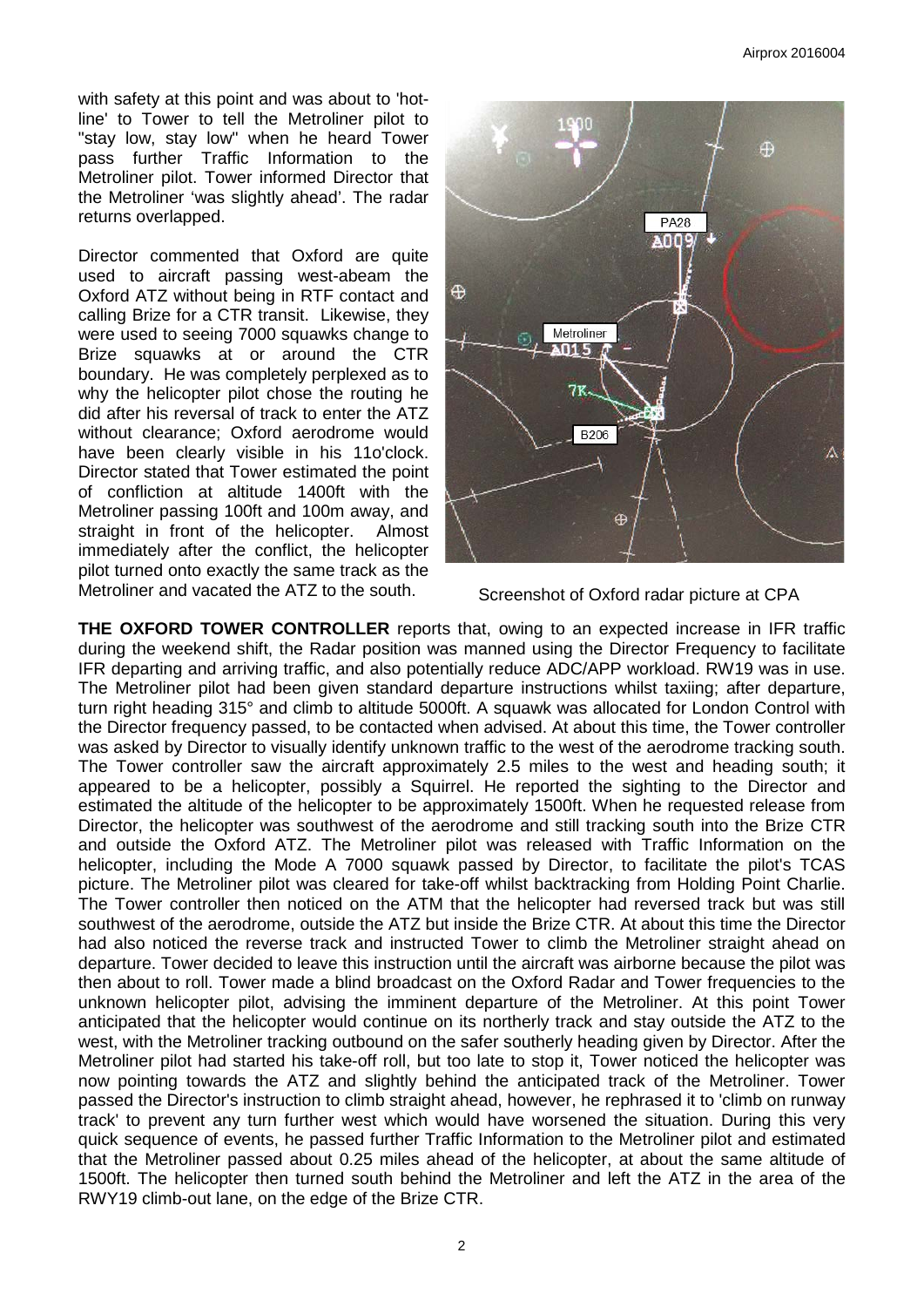**THE BRIZE NORTON LARS CONTROLLER** reports operating under medium intensity traffic levels with Tutor aircraft from RAF Benson requiring Traffic Service. At 1029, a brief transmission was heard on the frequency, which consisted of a carrier wave only with no speech, triggering a DF trace to the northeast of Brize Norton. Two minutes later, a radar return with a Squawk of 7000 but with no Mode C, was observed approximately 3nm west of Oxford Airport, tracking south. As the transmission had been made on the LARS frequency, it was deemed reasonable to assume that the aircraft would be above the Brize Norton CTR. Nevertheless, the LARS controller made a broadcast on the frequency asking if an aircraft in that vicinity was on the frequency; no reply was received. At 1032 a further two carrier wave transmissions were received and the controller replied to that effect, stating that the CTR was active up to an altitude of 3500ft. After a further carrier wave transmission (with DF), the controller made a further transmission warning the pilot (if he was able to receive) to remain outside Controlled Airspace, which it was assumed they would do by climbing or remaining above as the weather conditions were suitable. However, 'at the last moment' the aircraft made a sharp turn to the east, along the northern edge of the CTR which took it quickly towards Oxford airport just as an aircraft was observed departing from RW19. The radar returns passed within 1nm of each other. Oxford ATC rang shortly afterwards to say that they had seen a helicopter at approximately 1500ft within their ATZ and were going to file an Airprox. The Brize controller explained the circumstances, that there had been no two-way communication with the helicopter pilot and no indication of the helicopter's altitude. The LARS controller stated that it was not possible to positively identify the helicopter, ascertain its altitude or provide an Air Traffic Service.

**THE METROLINER PILOT** reports being advised before take-off of an unidentified aircraft and having a 'positive ACAS contact at take-off'. After take-off he saw a brown or burgundy helicopter to the right at the same level and assessed that avoiding action was not required.

He assessed the risk of collision as 'Medium'.

**THE B206 PILOT** reports seeing a white and yellow, medium size, 2-engine passenger jet, 1 mile away, taking off and passing 600ft agl. He slowed down and held course in order 'not to turn into the jet'.

He assessed the risk of collision as 'None'.

### **Factual Background**

The weather at Oxford was recorded as follows:

METAR EGTK 160950Z 31005KT CAVOK 01/M01 Q1029= METAR EGTK 161020Z 31005KT CAVOK 02/M01 Q1029= METAR EGTK 161050Z 32006KT CAVOK 03/M00 Q1029=

#### **Analysis and Investigation**

### **CAA ATSI**

The area radar recordings were obtained but because this event happened at low–level, they only showed the Metroliner after CPA had occurred although the B206 is recorded throughout. The Oxford screenshots obtained from their own radar are reproduced here to show the evolution of the event.

A clearance to join controlled airspace had been obtained by Oxford radar for a departing Metroliner, which was operating on a commercial IFR flight. The Radar controller had passed this clearance to the Tower controller and released the Metroliner for departure. As the Radar controller was monitoring the tower frequency he was aware of the likely time the Metroliner would be getting airborne. During this period an unknown aircraft was observed on Radar tracking southbound adjacent to, but away from the western side of the Oxford ATZ (Figure 1).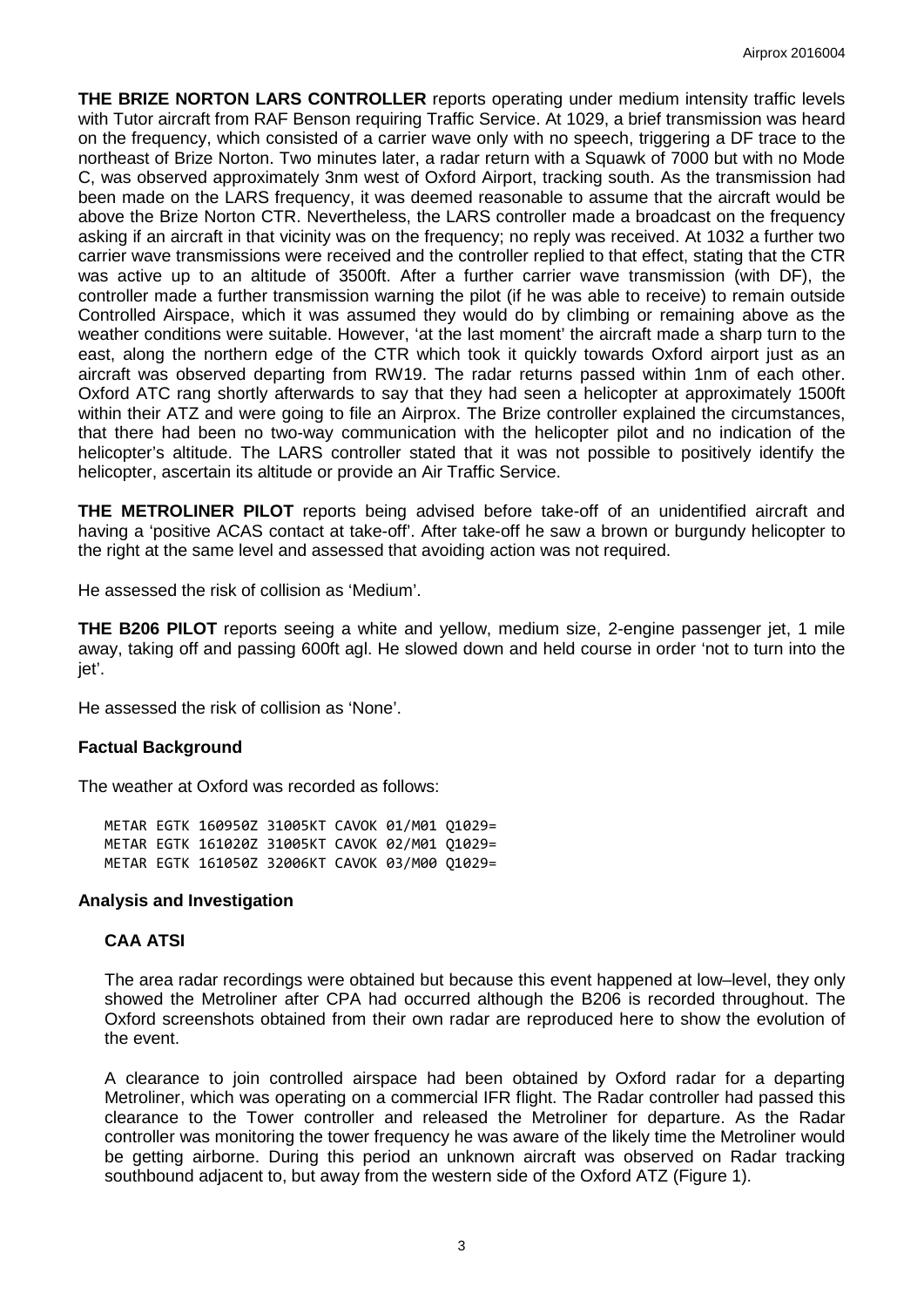

Figure 1

The Radar controller asked the Tower controller to see if he could see this traffic at 1030:04. After a few moments the Tower controller spotted the traffic and reported that it was a helicopter at about 1500ft. At 1032:02, whilst the Metroliner was backtracking for departure, the Tower controller passed Traffic Information about the unknown helicopter. The planned departure for the Metroliner was to turn right heading 315° after departure. The Metroliner was cleared for take-off at 1032:48. At 1033:41, the Radar controller phoned the Tower controller as the B206 had turned onto an easterly heading back towards the projected flight path of the Metroliner (Figure 2).



Figure 2

Mindful of the potential confliction, the Radar controller advised the Tower controller to keep the Metroliner departing on the runway track; the Metroliner was just getting airborne at this time. At 1033:55, the Tower controller started to make blind calls to the helicopter and pass Traffic Information about the Metroliner. The Radar controller was making similar calls on the radar frequency.

At 1034:24, approximately the time of Figure 3, as the B206 continued to track towards the Metroliner, the Tower controller passed further Traffic Information. The Metroliner was transferred to the Radar controller at 1034:40.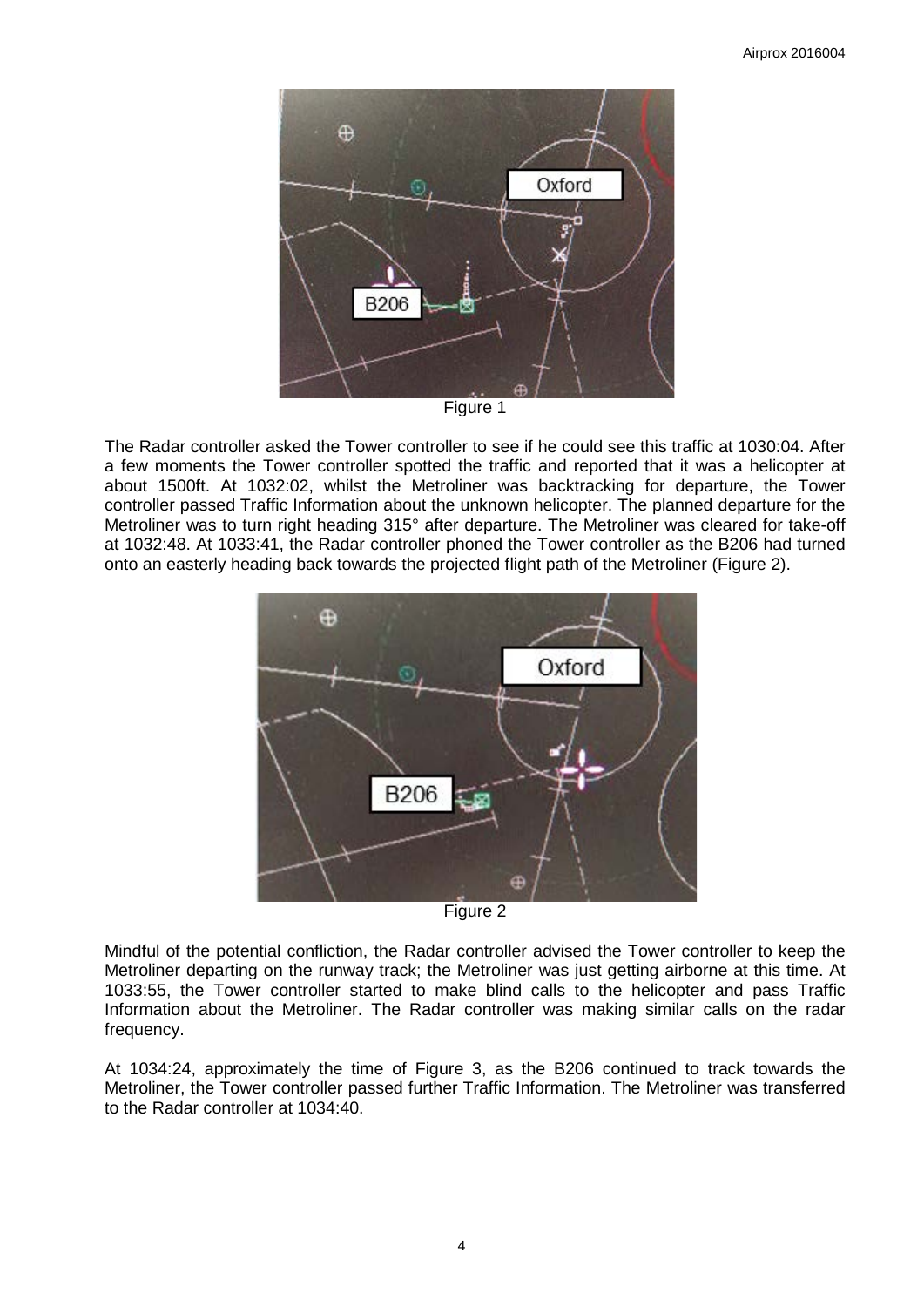

Figure 3

The Metroliner first called the Radar controller at 1035:32. The Radar controller advised that the Metroliner was now clear of the traffic and issued an instruction to turn to the right. Figure 4 shows the Metroliner and B206 at approximately CPA, as the B206 appears to be tracking just behind the Metroliner. It was not possible to measure CPA on the Oxford radar screenshots.



Figure 4

The Oxford controllers both provided Traffic Information and took appropriate tactical actions as the situation developed. The pilot of the Metroliner reported sighting the B206 to the right. There was no requirement for ATC to provide separation as the entire event occurred in class G airspace.

## **UKAB Secretariat**

The Metroliner and B206 pilots shared an equal responsibility for collision avoidance and not to operate in such proximity to other aircraft as to create a collision hazard<sup>[2](#page-4-0)</sup>. An aircraft operated on or in the vicinity of an aerodrome shall conform with or avoid the pattern of traffic formed by other aircraft in operation<sup>[3](#page-4-1)</sup>. If an aerodrome has an Air Traffic Control Unit an aircraft must not fly, take off or land within the Aerodrome Traffic Zone of the aerodrome unless the commander of the aircraft has obtained the permission of that unit to enable the flight to be conducted safely within the Aerodrome Traffic Zone<sup>[4](#page-4-2)</sup>. UKAB were able to obtain an area radar picture of the Airprox encounter albeit only from shortly before CPA, when the Metroliner first appeared on radar.

 $\overline{\phantom{a}}$ <sup>2</sup> SERA.3205 Proximity.

<span id="page-4-1"></span><span id="page-4-0"></span><sup>3</sup> SERA.3225 Operation on and in the Vicinity of an Aerodrome.

<span id="page-4-2"></span><sup>4</sup> The Rules of the Air Regulations 2016, Rule 11 (Flight within aerodrome traffic zones).